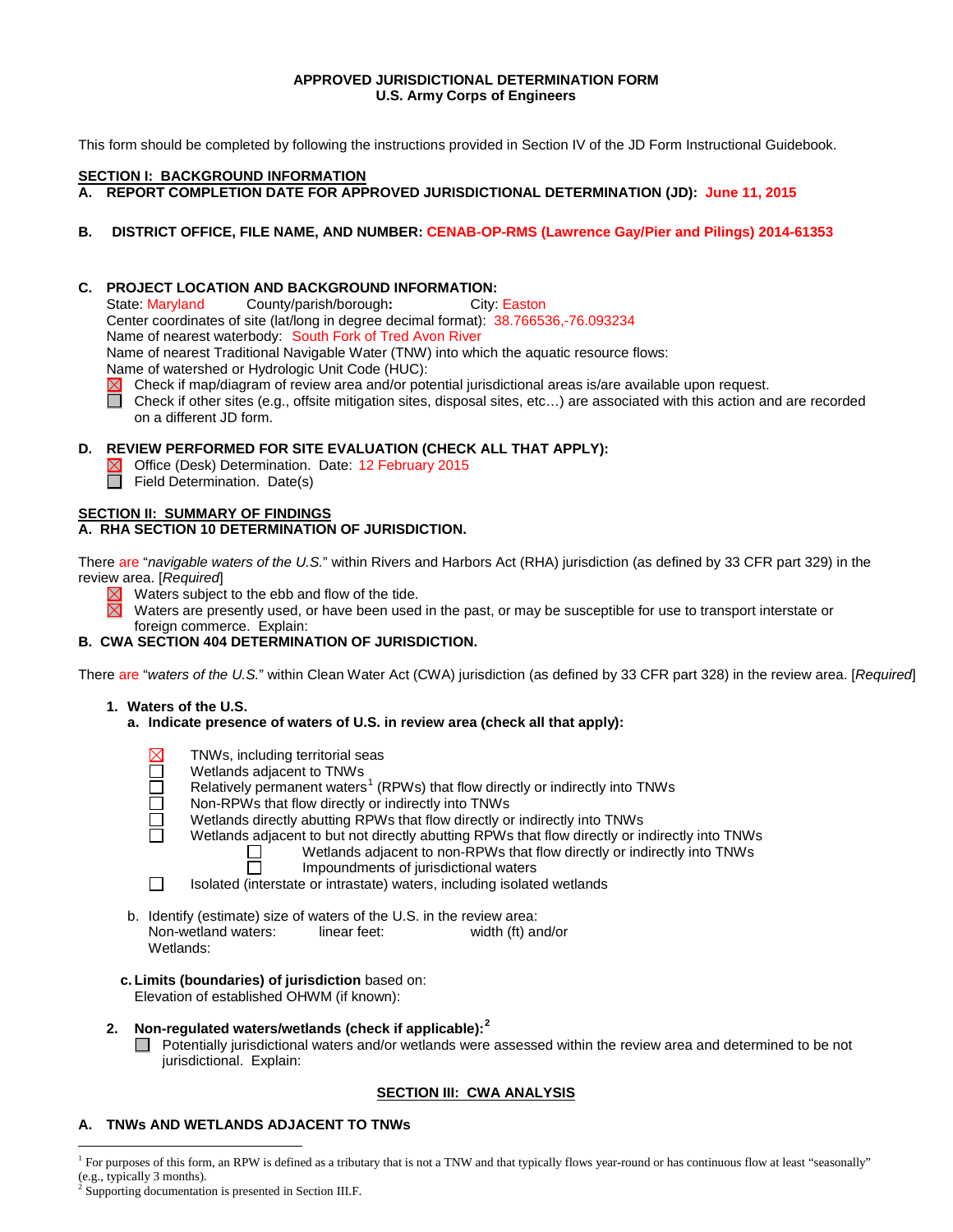**The agencies will assert jurisdiction over TNWs and wetlands adjacent to TNWs. If the aquatic resource is a TNW, complete Section III.A.1 and Section III.D.1. only; if the aquatic resource is a wetland adjacent to a TNW, complete Sections III.A.1 and 2 and Section III.D.1.; otherwise, see Section III.B below**.

#### **1. TNW**

Identify TNW: South Fork of Tred Avon River

Summarize rationale supporting determination:

#### **2. Wetland adjacent to TNW**

Summarize rationale supporting conclusion that wetland is "adjacent":

# **B. CHARACTERISTICS OF TRIBUTARY (THAT IS NOT A TNW) AND ITS ADJACENT WETLANDS (IF ANY):**

**This section summarizes information regarding characteristics of the tributary and its adjacent wetlands, if any, and it helps determine whether or not the standards for jurisdiction established under** *Rapanos* **have been met.** 

**The agencies will assert jurisdiction over non-navigable tributaries of TNWs where the tributaries are "relatively permanent waters" (RPWs), i.e. tributaries that typically flow year-round or have continuous flow at least seasonally (e.g., typically 3 months). A wetland that directly abuts an RPW is also jurisdictional. If the aquatic resource is not a TNW, but has year-round (perennial) flow, skip to Section III.D.2. If the aquatic resource is a wetland directly abutting a tributary with perennial flow, skip to Section III.D.4.** 

A wetland that is adjacent to but that does not directly abut an RPW requires a significant nexus evaluation. Corps districts and EPA regions will include in the record any available information that documents the existence of a significant nexus between a relatively permanent tributary that is not perennial (and its adjacent wetlands if any) and a traditional navigable water, even though a significant nexus finding is not required as a matter of law.

If the waterbody<sup>[3](#page-1-0)</sup> is not an RPW, or a wetland directly abutting an RPW, a JD will require additional data to determine if the waterbody has a significant nexus with a TNW. If the tributary has adjacent wetlands, the significant nexus evaluation must consider the tributary **in combination with all of its adjacent wetlands. This significant nexus evaluation that combines, for analytical purposes, the tributary and all of its adjacent wetlands is used whether the review area identified in the JD request is the tributary, or its adjacent wetlands, or both. If the JD covers a tributary with adjacent wetlands, complete Section III.B.1 for the tributary, Section III.B.2 for any onsite wetlands, and Section III.B.3 for all wetlands adjacent to that tributary, both onsite and offsite. The determination whether a significant nexus exists is determined in Section III.C below.**

- **1. Characteristics of non-TNWs that flow directly or indirectly into TNW**
	- **(i) General Area Conditions:**

Watershed size: **Pick List** Drainage area: Average annual rainfall: inches Average annual snowfall: inches

# **(ii) Physical Characteristics:**

(a) Relationship with TNW:  $\Box$  Tributary flows directly into TNW. Tributary flows through **Pick List** tributaries before entering TNW.

Project waters are **Pick List** river miles from TNW. Project waters are **Pick List** river miles from RPW. Project waters are **Pick List** aerial (straight) miles from TNW. Project waters are **Pick List** aerial (straight) miles from RPW. Project waters cross or serve as state boundaries. Explain:

Identify flow route to  $TNW<sup>4</sup>$  $TNW<sup>4</sup>$  $TNW<sup>4</sup>$ : Tributary stream order, if known:

(b) General Tributary Characteristics (check all that apply):

<span id="page-1-0"></span><sup>&</sup>lt;sup>3</sup> Note that the Instructional Guidebook contains additional information regarding swales, ditches, washes, and erosional features generally and in the arid West.

<span id="page-1-1"></span><sup>4</sup> Flow route can be described by identifying, e.g., tributary a, which flows through the review area, to flow into tributary b, which then flows into TNW.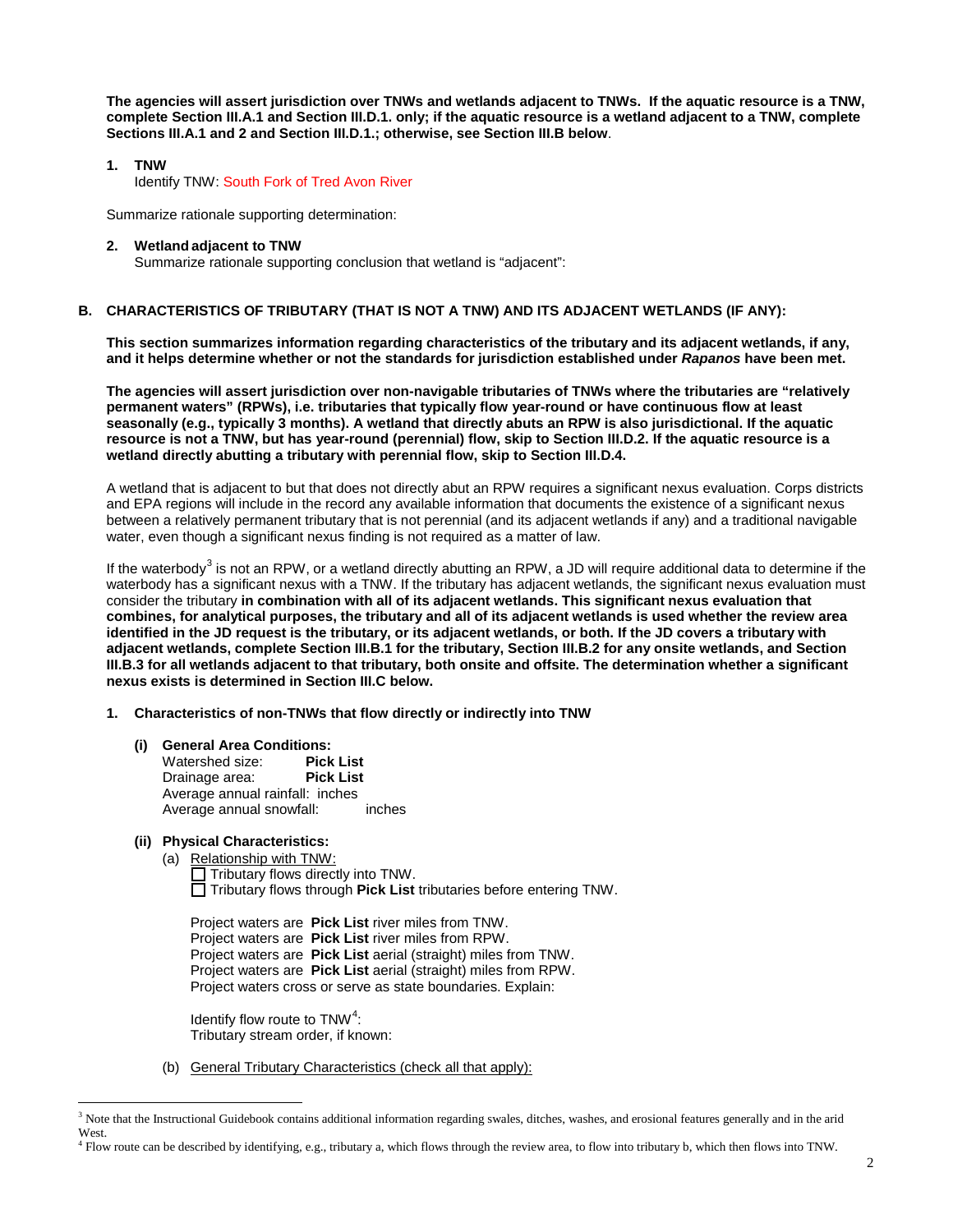|     | Tributary is:                                                                                                  | Natural<br>Artificial (man-made). Explain:<br>Manipulated (man-altered). Explain:                                                                                                                                                                                                                                                                                                                                                                                                                                                                                                                               |
|-----|----------------------------------------------------------------------------------------------------------------|-----------------------------------------------------------------------------------------------------------------------------------------------------------------------------------------------------------------------------------------------------------------------------------------------------------------------------------------------------------------------------------------------------------------------------------------------------------------------------------------------------------------------------------------------------------------------------------------------------------------|
|     | Average width:<br>Average depth:                                                                               | Tributary properties with respect to top of bank (estimate):<br>feet<br>feet<br>Average side slopes: Pick List.                                                                                                                                                                                                                                                                                                                                                                                                                                                                                                 |
|     | $\Box$ Silts<br>Cobbles<br>Bedrock<br>Other. Explain:                                                          | Primary tributary substrate composition (check all that apply):<br>Sands<br>Concrete<br>Gravel<br>Muck<br>Vegetation. Type/% cover:                                                                                                                                                                                                                                                                                                                                                                                                                                                                             |
|     | Tributary geometry: Pick List                                                                                  | Tributary condition/stability [e.g., highly eroding, sloughing banks]. Explain:<br>Presence of run/riffle/pool complexes. Explain:<br>Tributary gradient (approximate average slope):<br>$\%$                                                                                                                                                                                                                                                                                                                                                                                                                   |
| (c) | Flow:<br>Tributary provides for: Pick List<br>Describe flow regime:                                            | Estimate average number of flow events in review area/year: Pick List<br>Other information on duration and volume:                                                                                                                                                                                                                                                                                                                                                                                                                                                                                              |
|     |                                                                                                                | Surface flow is: Pick List. Characteristics:                                                                                                                                                                                                                                                                                                                                                                                                                                                                                                                                                                    |
|     |                                                                                                                | Subsurface flow: Pick List. Explain findings:<br>$\Box$ Dye (or other) test performed:                                                                                                                                                                                                                                                                                                                                                                                                                                                                                                                          |
|     | $\Box$ Bed and banks<br>shelving<br>other (list):                                                              | Tributary has (check all that apply):<br>OHWM <sup>5</sup> (check all indicators that apply):<br>clear, natural line impressed on the bank<br>the presence of litter and debris<br>changes in the character of soil<br>$\blacksquare$<br>destruction of terrestrial vegetation<br>the presence of wrack line<br>vegetation matted down, bent, or absent<br>sediment sorting<br>$\perp$<br>leaf litter disturbed or washed away<br>scour<br>multiple observed or predicted flow events<br>sediment deposition<br>abrupt change in plant community<br>water staining<br>Discontinuous OHWM. <sup>6</sup> Explain: |
|     |                                                                                                                | If factors other than the OHWM were used to determine lateral extent of CWA jurisdiction (check all that                                                                                                                                                                                                                                                                                                                                                                                                                                                                                                        |
|     | other (list):                                                                                                  | High Tide Line indicated by:<br>Mean High Water Mark indicated by:<br>$\Box$ oil or scum line along shore objects<br>$\Box$ survey to available datum;<br>fine shell or debris deposits (foreshore)<br>$\Box$ physical markings;<br>vegetation lines/changes in vegetation types.<br>physical markings/characteristics<br>tidal gauges                                                                                                                                                                                                                                                                          |
|     | (iii) Chemical Characteristics:<br>characteristics, etc.). Explain:<br>Identify specific pollutants, if known: | Characterize tributary (e.g., water color is clear, discolored, oily film; water quality; general watershed                                                                                                                                                                                                                                                                                                                                                                                                                                                                                                     |
|     | Wetland fringe. Characteristics:<br>Habitat for:                                                               | (iv) Biological Characteristics. Channel supports (check all that apply):<br>Riparian corridor. Characteristics (type, average width):                                                                                                                                                                                                                                                                                                                                                                                                                                                                          |

apply):

<span id="page-2-1"></span><span id="page-2-0"></span> $\frac{1}{5}$ A natural or man-made discontinuity in the OHWM does not necessarily sever jurisdiction (e.g., where the stream temporarily flows underground, or where the OHWM has been removed by development or agricultural practices). Where there is a break in the OHWM that is unrelated to the waterbody's flow regime (e.g., flow over a rock outcrop or through a culvert), the agencies will look for indicators of flow above and below the break.<br><sup>6</sup>Ibid.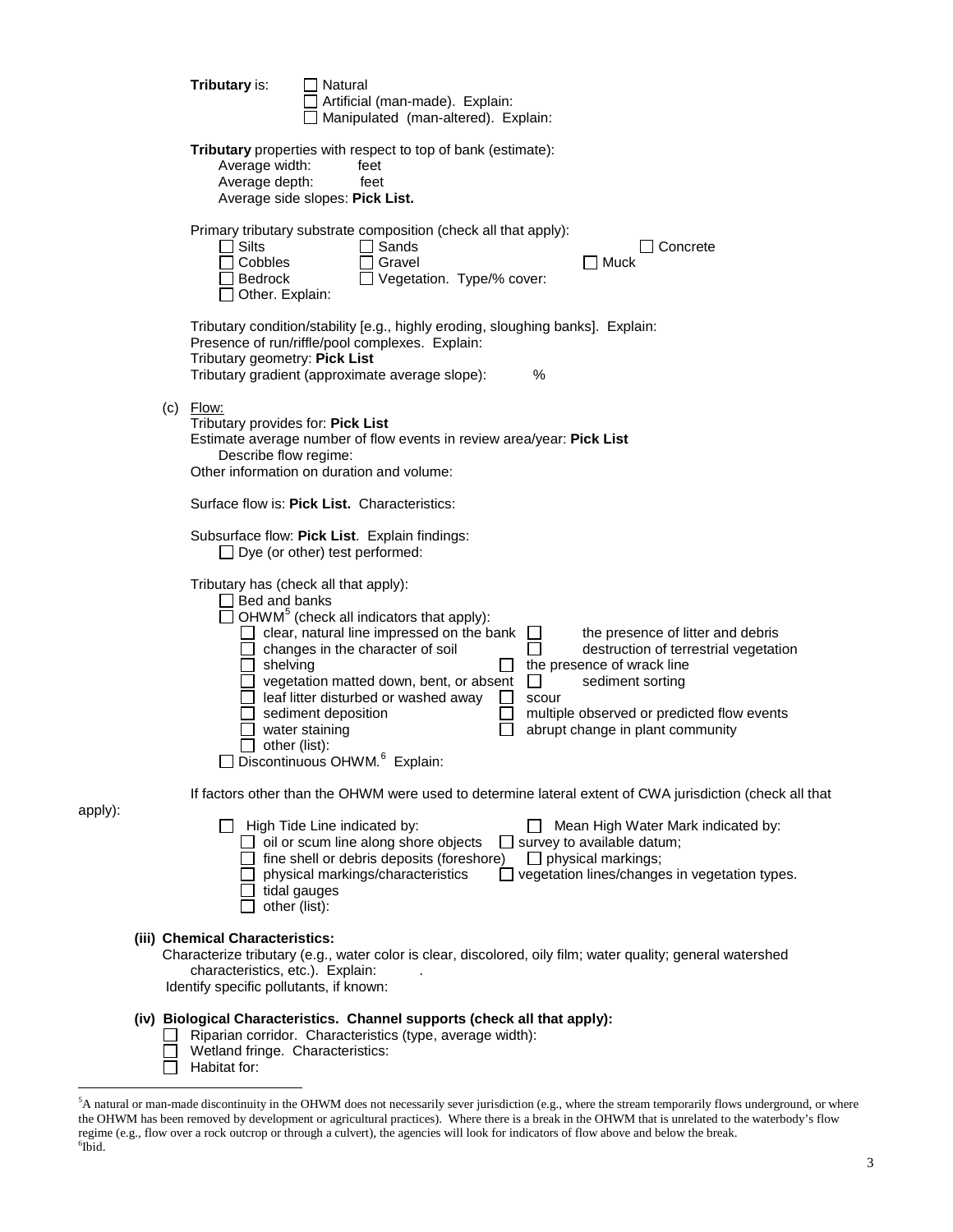$\Box$  Federally Listed species. Explain findings:

Fish/spawn areas. Explain findings:

 $\Box$  Other environmentally-sensitive species. Explain findings:

□ Aquatic/wildlife diversity. Explain findings:

# **2. Characteristics of wetlands adjacent to non-TNW that flow directly or indirectly into TNW**

#### **(i) Physical Characteristics:**

(a) General Wetland Characteristics:

Properties: Wetland size: acres Wetland type. Explain: Wetland quality. Explain: Project wetlands cross or serve as state boundaries. Explain:

(b) General Flow Relationship with Non-TNW: Flow is: **Pick List**. Explain:

Surface flow is**: Pick List**  Characteristics:

Subsurface flow: **Pick List**. Explain findings:  $\Box$  Dye (or other) test performed:

(c) Wetland Adjacency Determination with Non-TNW:

 $\Box$  Directly abutting

 $\Box$  Not directly abutting

□ Discrete wetland hydrologic connection. Explain:

- Ecological connection. Explain:
- $\Box$  Separated by berm/barrier. Explain:
- (d) Proximity (Relationship) to TNW Project wetlands are **Pick List** river miles from TNW. Project waters are **Pick List** aerial (straight) miles from TNW. Flow is from: **Pick List.** Estimate approximate location of wetland as within the **Pick List** floodplain.

# **(ii) Chemical Characteristics:**

Characterize wetland system (e.g., water color is clear, brown, oil film on surface; water quality; general watershed characteristics; etc.). Explain:

Identify specific pollutants, if known:

# **(iii) Biological Characteristics. Wetland supports (check all that apply):**

- Riparian buffer. Characteristics (type, average width):
- Vegetation type/percent cover. Explain:
- $\Box$  Habitat for:
	- $\Box$  Federally Listed species. Explain findings:
	- $\Box$  Fish/spawn areas. Explain findings:
	- $\Box$  Other environmentally-sensitive species. Explain findings:
	- □ Aquatic/wildlife diversity. Explain findings:

# **3. Characteristics of all wetlands adjacent to the tributary (if any)**

All wetland(s) being considered in the cumulative analysis: **Pick List** ) acres in total are being considered in the cumulative analysis. For each wetland, specify the following:

Directly abuts? (Y/N) Size (in acres) Directly abuts? (Y/N) Size (in acres)

Summarize overall biological, chemical and physical functions being performed: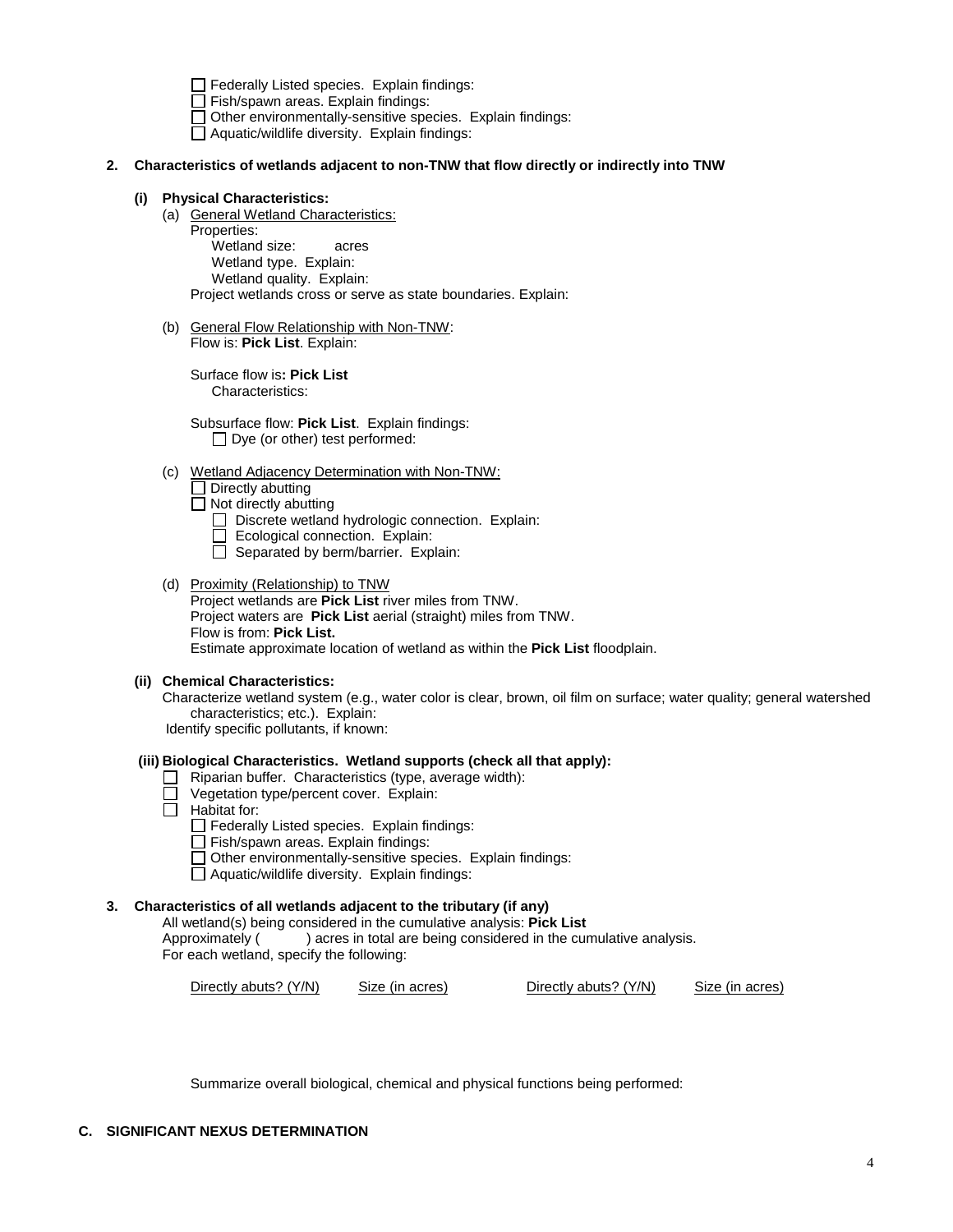**A significant nexus analysis will assess the flow characteristics and functions of the tributary itself and the functions performed by any wetlands adjacent to the tributary to determine if they significantly affect the chemical, physical, and biological integrity of a TNW. For each of the following situations, a significant nexus exists if the tributary, in combination with all of its adjacent wetlands, has more than a speculative or insubstantial effect on the chemical, physical and/or biological integrity of a TNW. Considerations when evaluating significant nexus include, but are not limited to the volume, duration, and frequency of the flow of water in the tributary and its proximity to a TNW, and the functions performed by the tributary and all its adjacent wetlands. It is not appropriate to determine significant nexus based solely on any specific threshold of distance (e.g. between a tributary and its adjacent wetland or between a tributary and the TNW). Similarly, the fact an adjacent wetland lies within or outside of a floodplain is not solely determinative of significant nexus.** 

**Draw connections between the features documented and the effects on the TNW, as identified in the** *Rapanos* **Guidance and discussed in the Instructional Guidebook. Factors to consider include, for example:**

- Does the tributary, in combination with its adjacent wetlands (if any), have the capacity to carry pollutants or flood waters to TNWs, or to reduce the amount of pollutants or flood waters reaching a TNW?
- Does the tributary, in combination with its adjacent wetlands (if any), provide habitat and lifecycle support functions for fish and other species, such as feeding, nesting, spawning, or rearing young for species that are present in the TNW?
- Does the tributary, in combination with its adjacent wetlands (if any), have the capacity to transfer nutrients and organic carbon that support downstream food webs?
- Does the tributary, in combination with its adjacent wetlands (if any), have other relationships to the physical, chemical, or biological integrity of the TNW?

# **Note: the above list of considerations is not inclusive and other functions observed or known to occur should be documented below:**

- **1. Significant nexus findings for non-RPW that has no adjacent wetlands and flows directly or indirectly into TNWs.** Explain findings of presence or absence of significant nexus below, based on the tributary itself, then go to Section III.D:
- **2. Significant nexus findings for non-RPW and its adjacent wetlands, where the non-RPW flows directly or indirectly into TNWs.** Explain findings of presence or absence of significant nexus below, based on the tributary in combination with all of its adjacent wetlands, then go to Section III.D:
- **3. Significant nexus findings for wetlands adjacent to an RPW but that do not directly abut the RPW.** Explain findings of presence or absence of significant nexus below, based on the tributary in combination with all of its adjacent wetlands, then go to Section III.D:

# **D. DETERMINATIONS OF JURISDICTIONAL FINDINGS. THE SUBJECT WATERS/WETLANDS ARE (CHECK ALL THAT APPLY):**

**TNWs and Adiacent Wetlands.** Check all that apply and provide size estimates in review area:

 $\overline{\times}$  TNWs: South Fork of Tred Avon River linear feet width (ft), Or 710 square feet Wetlands adjacent to TNWs: acres.

# **2. RPWs that flow directly or indirectly into TNWs.**

- Tributaries of TNWs where tributaries typically flow year-round are jurisdictional. Provide data and rationale indicating that tributary is perennial:
- $\Box$  Tributaries of TNW where tributaries have continuous flow "seasonally" (e.g., typically three months each year) are jurisdictional. Data supporting this conclusion is provided at Section III.B. Provide rationale indicating that tributary flows seasonally:

Provide estimates for jurisdictional waters in the review area (check all that apply):<br>  $\Box$  Tributary waters: linear feet width (ft).

- linear feet width (ft).
- □ Other non-wetland waters: acres.

Identify type(s) of waters:

# **3. Non-RPWs[7](#page-4-0) that flow directly or indirectly into TNWs.**

Waterbody that is not a TNW or an RPW, but flows directly or indirectly into a TNW, and it has a significant nexus with a TNW is jurisdictional. Data supporting this conclusion is provided at Section III.C.

Provide estimates for jurisdictional waters within the review area (check all that apply):<br>  $\Box$  Tributary waters: linear feet width (ft).

 $\Box$  Tributary waters:

**1.**

<span id="page-4-0"></span><sup>-&</sup>lt;br>7  $\sqrt{3}$ See Footnote #3.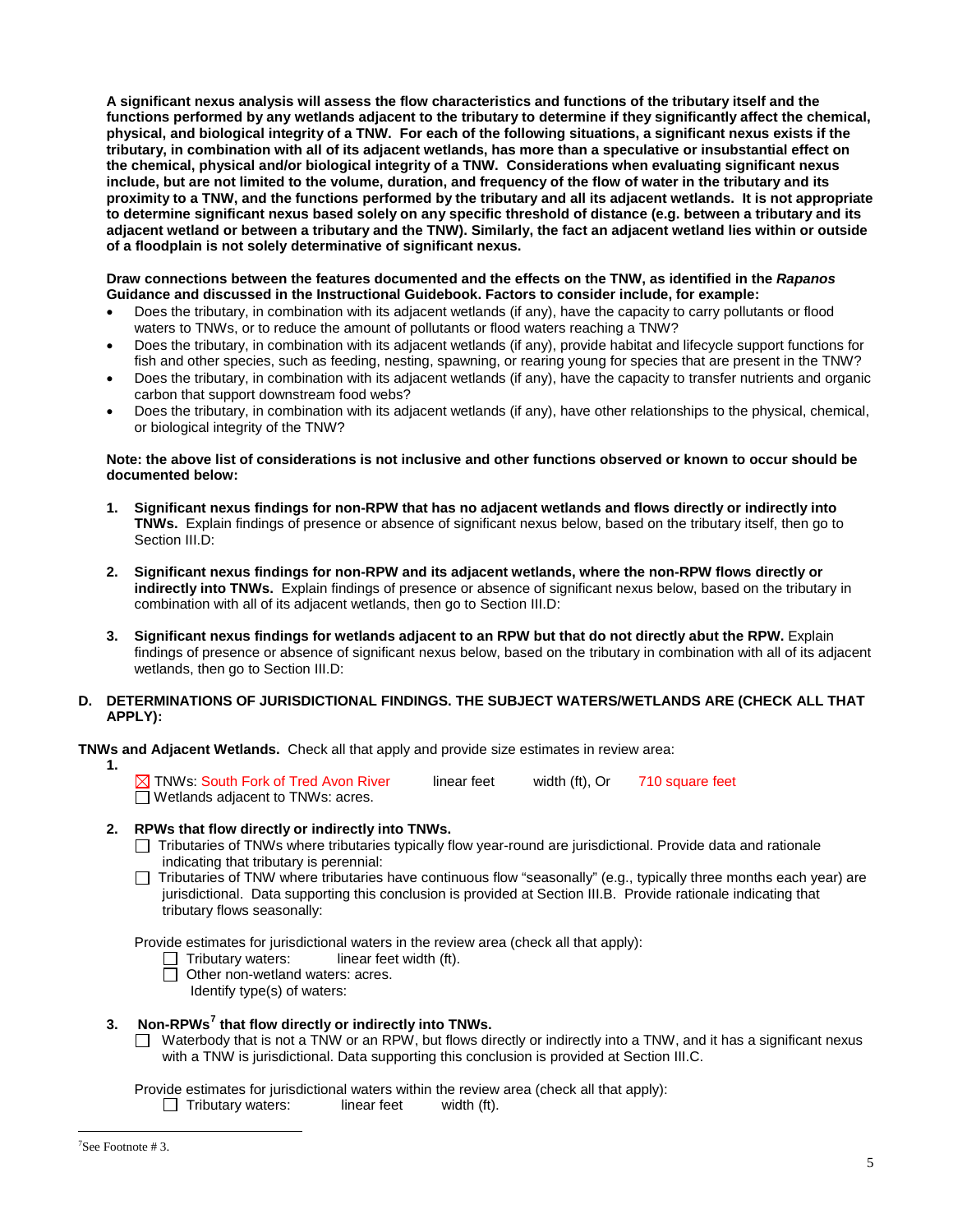□ Other non-wetland waters: acres. Identify type(s) of waters:

# **4. Wetlands directly abutting an RPW that flow directly or indirectly into TNWs.**

- $\Box$  Wetlands directly abut RPW and thus are jurisdictional as adjacent wetlands.
	- Wetlands directly abutting an RPW where tributaries typically flow year-round. Provide data and rationale indicating that tributary is perennial in Section III.D.2, above. Provide rationale indicating that wetland is directly abutting an RPW:
	- Wetlands directly abutting an RPW where tributaries typically flow "seasonally." Provide data indicating that tributary is seasonal in Section III.B and rationale in Section III.D.2, above. Provide rationale indicating that wetland is directly abutting an RPW:

Provide acreage estimates for jurisdictional wetlands in the review area: acres.

# **5. Wetlands adjacent to but not directly abutting an RPW that flow directly or indirectly into TNWs.**

 $\Box$  Wetlands that do not directly abut an RPW, but when considered in combination with the tributary to which they are adjacent and with similarly situated adjacent wetlands, have a significant nexus with a TNW are jurisidictional. Data supporting this conclusion is provided at Section III.C.

Provide acreage estimates for jurisdictional wetlands in the review area: acres.

#### **6. Wetlands adjacent to non-RPWs that flow directly or indirectly into TNWs.**

 $\Box$  Wetlands adjacent to such waters, and have when considered in combination with the tributary to which they are adjacent and with similarly situated adjacent wetlands, have a significant nexus with a TNW are jurisdictional. Data supporting this conclusion is provided at Section III.C.

Provide estimates for jurisdictional wetlands in the review area: acres.

# **7. Impoundments of jurisdictional waters. [8](#page-5-0)**

As a general rule, the impoundment of a jurisdictional tributary remains jurisdictional.

- Demonstrate that impoundment was created from "waters of the U.S.," or
- Demonstrate that water meets the criteria for one of the categories presented above (1-6), or
- ñ Demonstrate that water is isolated with a nexus to commerce (see E below).

#### **E. ISOLATED [INTERSTATE OR INTRA-STATE] WATERS, INCLUDING ISOLATED WETLANDS, THE USE, DEGRADATION OR DESTRUCTION OF WHICH COULD AFFECT INTERSTATE COMMERCE, INCLUDING ANY SUCH WATERS (CHECK ALL THAT APPLY):[9](#page-5-1)**

- $\Box$  which are or could be used by interstate or foreign travelers for recreational or other purposes.
- $\Box$  from which fish or shellfish are or could be taken and sold in interstate or foreign commerce.
- $\Box$  which are or could be used for industrial purposes by industries in interstate commerce.
- Interstate isolated waters.Explain:
- Other factors. Explain:

#### **Identify water body and summarize rationale supporting determination:**

| Provide estimates for jurisdictional waters in the review area (check all that apply): |        |             |  |  |  |  |  |
|----------------------------------------------------------------------------------------|--------|-------------|--|--|--|--|--|
| Tributary waters: linear feet                                                          |        | width (ft). |  |  |  |  |  |
| Other non-wetland waters:                                                              | acres. |             |  |  |  |  |  |
| Identify type(s) of waters:                                                            |        |             |  |  |  |  |  |
|                                                                                        |        |             |  |  |  |  |  |

**D** Wetlands: acres.

# **F. NON-JURISDICTIONAL WATERS, INCLUDING WETLANDS (CHECK ALL THAT APPLY):**

<span id="page-5-0"></span> <sup>8</sup> To complete the analysis refer to the key in Section III.D.6 of the Instructional Guidebook.

<span id="page-5-1"></span>**<sup>9</sup> Prior to asserting or declining CWA jurisdiction based solely on this category, Corps Districts will elevate the action to Corps and EPA HQ for review consistent with the process described in the Corps/EPA** *Memorandum Regarding CWA Act Jurisdiction Following Rapanos.*